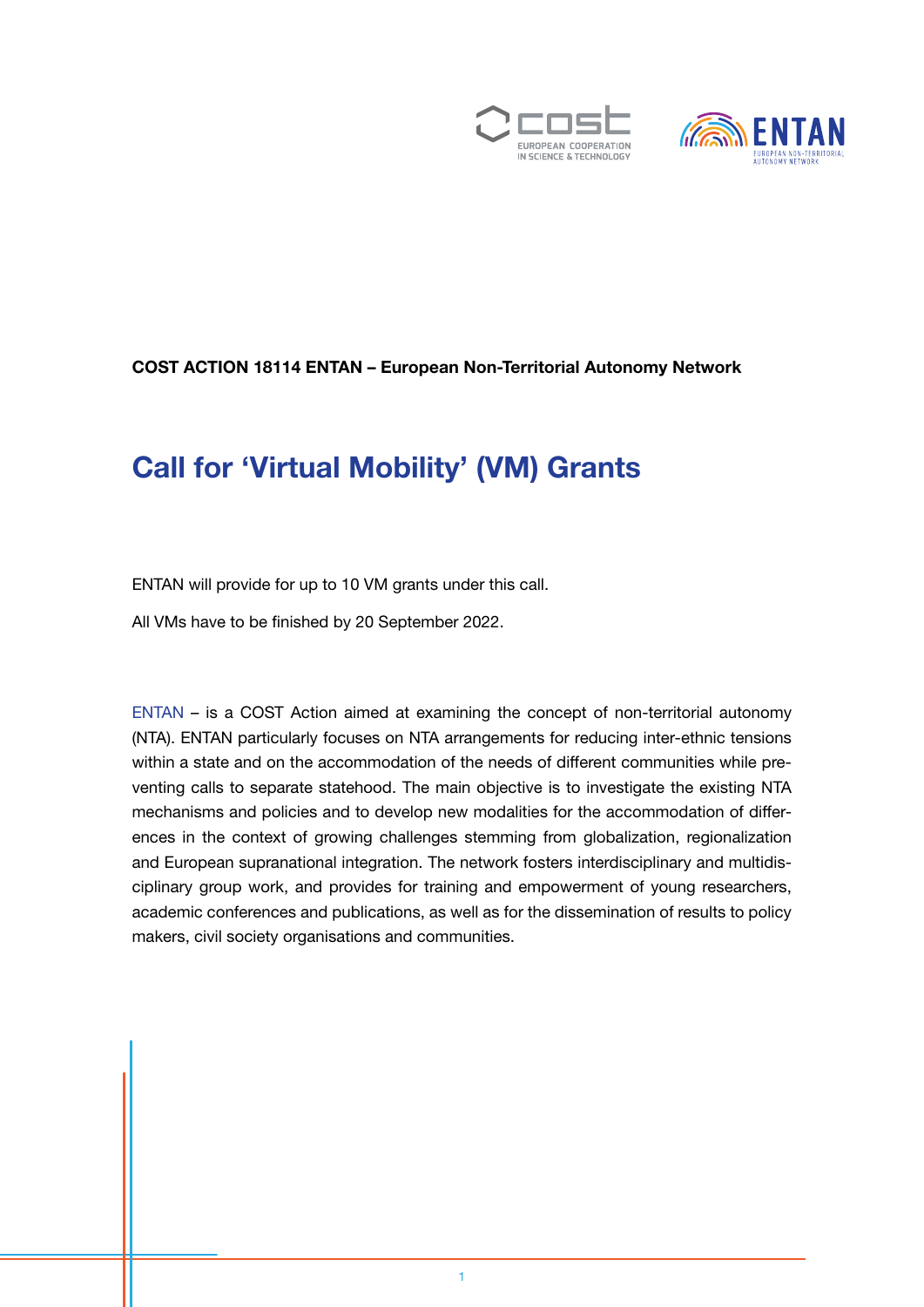# PURPOSE OF VM GRANTS:

Virtual Mobility Grants (VM) aim at strengthening the existing networks by allowing scientists to foster collaboration in a virtual setting, to exchange knowledge, learn new techniques, disseminate Action results, etc.

Applications from Young Researchers and Innovators (YRIs) (under 40 years of age) and researchers from inclusiveness target countries [\(ITC\)](https://www.cost.eu/about/cost-strategy/excellence-and-inclusiveness/) participating in the COST Action 18114 are strongly encouraged.

The successful applicant(s) will be selected by the Grant Awarding Committee (GAC) of EN-TAN to perform activities that do not necessarily require in-person presence. These ac- tivities may include research (surveys, online interviews, etc.), preparation of joint research and publication activities, virtual mentoring of activities that can generate capacity, buildnew skills, content preparation and coordination, etc.



## FINANCIAL SUPPORT:

Funding rules are described in detail in [COST Annotated Rules](https://www.cost.eu/uploads/2022/02/COST-094-21-Annotated-Rules-for-COST-Actions-Level-C-2022-02-15.pdf).

1. Up to a maximum of EUR 1500 in total can be afforded to each successful applicant as a fixed grant that contributes to the overall expenses incurred during the VM.

## DEADLINE: OPEN CALL Apply by following the instructions below.

#### **FLIGIBILITY**

In order to apply for a VM grant you must be an Action participant with a primary affiliation to an institution located in a COST Full or Cooperating member country or MC Observer from a COST Near Neighbor Country.

All VM grantees shall make their own arrangements for all provisions related to personal security, taxation, pension matters, health and social security. The VM grantee must also ensure that they have the required technical material/equipment and infrastructure to carry out the activities proposed in their application.

#### APPLICATION PROCEDURE:

To apply:

1. Applicants must have an e-COST profile and submit their VM application online at the following web address: [https://e-services.cost.eu](https://e-services.cost.eu/user/login) by selecting "Grant Applications > Apply for a new Grant > Virtual Mobility grant".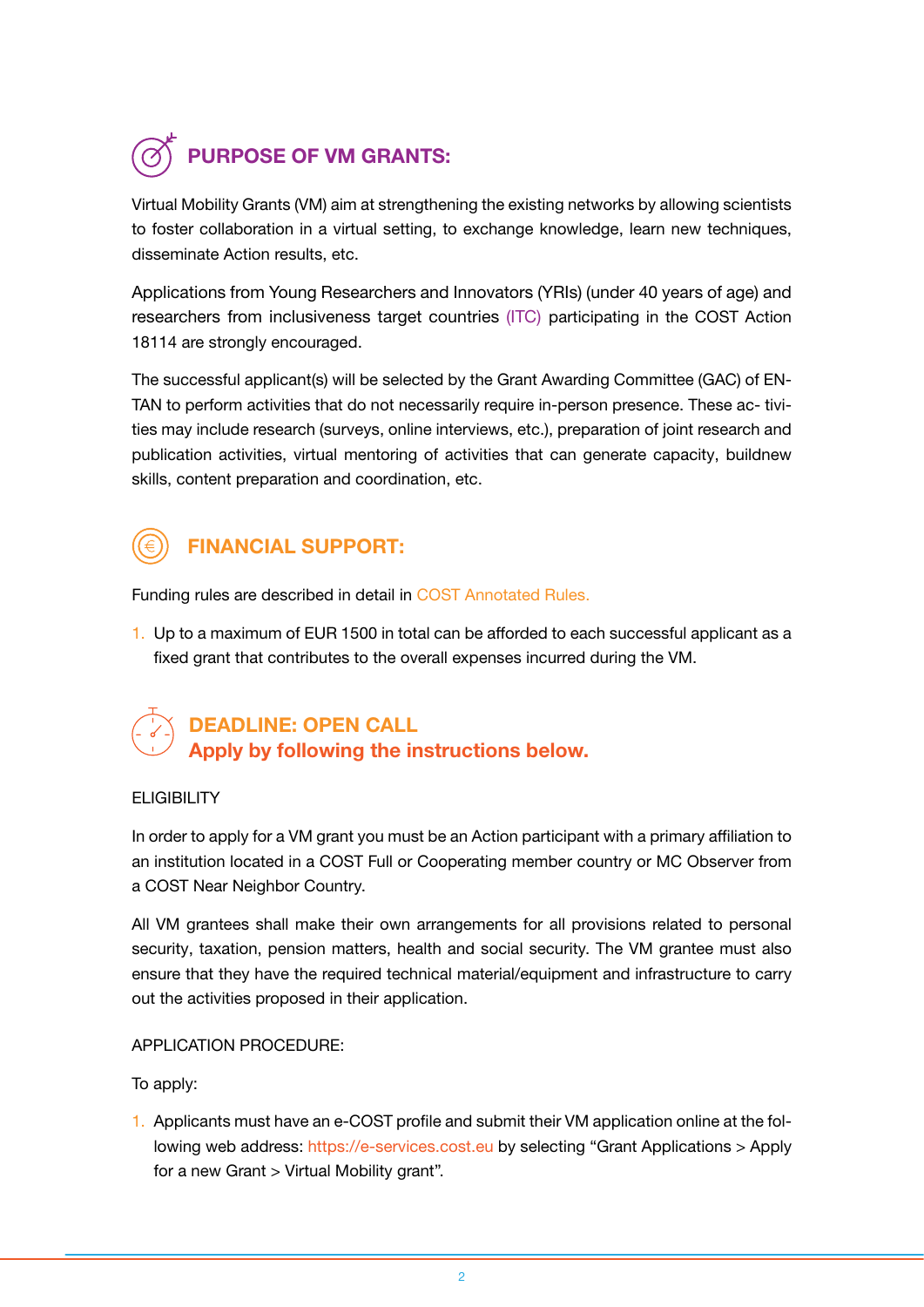- 2. Applicants should download the VM grant application template, fill out all parts, and up- load it in the e-COST along with a CV which includes a list of relevant publications (max.3 pages).
- 3. In addition to online submission in the e-COST, the applicants are required to send their VM grant application form submitted to e-COST (pdf) and their CV to Prof. Dr. Noemia Bessa Vilela, Coordinator of the Grant Awarding Committee (GAC) of ENTAN, at nbessavilela@gmail.com.

## EVALUATION:

The applications will be assessed by the Grant Awarding Committee of ENTAN and successful applicants will be notified within three weeks from submitting the application. The committee will evaluate each application according to budget, possible contribution that the proposed VM will make toward the scientific objectives of ENTAN (as outlined in the Action's Memorandum of Understanding - [MoU\)](https://www.cost.eu/actions/CA18114/) and individual candidate's career.

Priority will be given to VM applicants which will focus one or more of ENTAN's targeted activities.

- 1. Collaborative work to develop an NTA stakeholder database
- 2. Collaborative work to develop an interactive map of Europe with links to NTA organisations
- 3. Collaborative work to develop a glossary of NTA terms
- 4. Production of podcasts, including lectures and interviews with NTA stakeholders
- 5. Production of NTA country specific or topical policy papers, recommendations or briefs
- 6. Development of short policy statements on specific NTA issues to spur debate
- 7. Contact and organise webinars and other NTA related events with MEPs, national and/ or local policy makers, minority leaders and experts
- 8. Disseminate ENTAN publications and other results to EU institutions, including the Commission and the Parliament
- 9. Involve younger generations via Twitter and short surveys
- 10. Develop virtual exhibitions on NTA cases